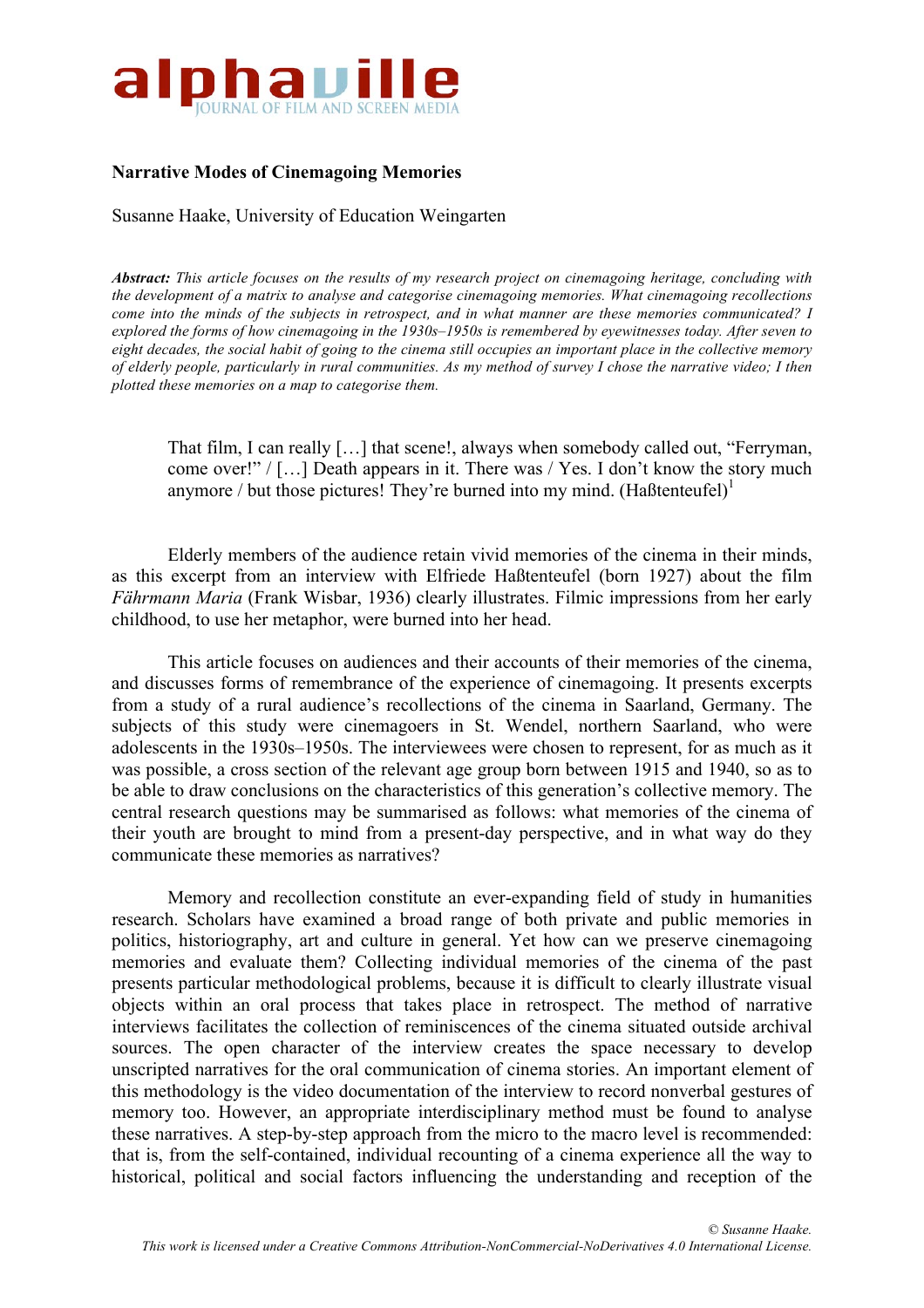## **On the Characteristics of Cinema Memories**

Remembering poses particular challenges for the interviewees because distant events and experiences must be translated into language. During the course of an interview, selfcontained narratives take shape, which help to reconstruct cinema memories. Because the interviewees reconstruct film stories, fictional plots are transformed by the recollection process and are mixed with biographical details. The result could be defined as a fiction of the fiction. In particular, through physical components of the act of narrating, the narrator himself or herself becomes an imaginary film persona. Fictionalisation processes can be traced primarily in deformations of the film recollections, as in the example of one of the interviewees, Marianne Müller (born 1937), who, recollecting the film *Maman Colibri* (Jean Dréville, 1937), delivered a narration in which an actress's black-and-white fingernails turn red:

And then I saw women with such make-up for the very first time. Anyway, you could see / made-up that way, anyway, painted lips. You could / Of course, it was a blackand-white film, but you could see the red fingernails and everything. Then just / it was all different from what us people were used to seeing, you know?

The effect of interference is quite clear here in the blurring of the film world and the real world.

These narratives, particularly the memories of visual contents and film plots, are almost always incomplete. They can be compared to a detailed mosaic from which only sparse "memory *tesserae*" have remained in the minds of the audience, and which must be narratively reordered and linked to one another. This is true especially of audiovisual memories for, normally, only individual, emotionally laden images or scenes have remained from the films, as in the introductory quotation from Elfriede Haßtenteufel's interview. Linear plots break up; the end of the story can't be recollected. A similar tendency toward fragmentation may be found on the purely auditory level; for example, film soundtracks preserved on records owned by interviewees are remembered with no reference to the film's contents. The upper limit of fragmentation becomes manifest in the failure of speech. This always occurs when the different parts of the mosaic can no longer be connected to one another narratively. Pauses in speech, incomplete sentences but also questions that remain unanswered cause the narrative flow to come to a halt or cease altogether.

In contrast to fragmentation, the conscious selection of the narrative contents represents an active decision by the narrator to narrate only what seems important. Routine plots without extraordinary elements are often not narrativised. In addition, certain contents of the memory are explicitly left out, namely those that do not correspond to the current social consensus or that have a traumatic background. In cinema recollections that include references to Nazism, for instance, tendencies toward justification frequently whitewash the object of the narrative, so that no narrative patterns arise. Emotional memories such as the one reported in an interview by Walter Schmitt (born 1915), regarding the persecution of his father-in-law, prevent a verbalisation of the cinema recollections on the subject of the Nazi era: "My fatherin-law. I mean, he was ousted by the Nazis, you know? Wasn't even allowed to remain in the Trier District. Had to disappear, and so on. […] So you can imagine what my attitude is."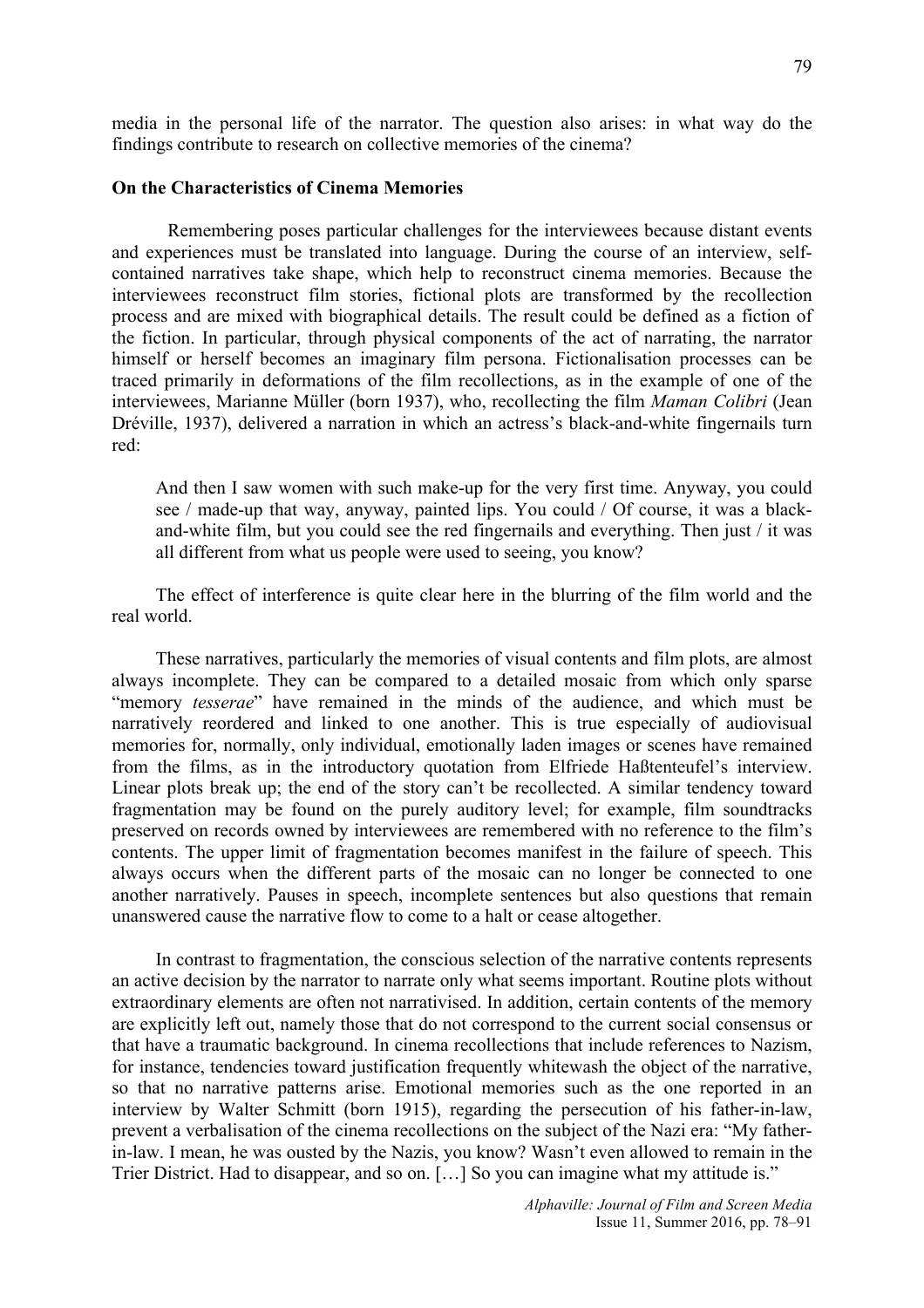### **The Matrix of Cinemagoing Memories**

The microanalysis of the individual nuclei of narration in the videotaped interviews clearly shows that recollections of cinema are linked to specific places (see also Kuhn, "An Everyday Magic"). These function as "memory anchors", as we could call them, which grant access to the story across the decades and which preserve the cinema story from being lost. Memory anchors, however, have even wider-ranging functions. Downs and Stea talk of maps that function as mnemonic devices. Spatial concepts serve as a starting point for the configuration of trains of thought. In the studied cinema recollections, these could also be imaginary places, for example remembered places appearing in the films. Moreover, historical places are also not free from processing, for narrative transformations occur here as well. The reimagination of the historical place which exists in its original form only in the recollection of the eyewitnesses creates a new setting in which the stories can be told.

If the spatial memory anchors of the analysed narrative nucleus are placed on a map, it becomes clear that the cinema recollections do not circulate around a homogenous "cinema memory place"; rather, their accumulation points are widely scattered. Cinema stories are associated to completely different places—at home, on the way to the cinema, in the theatre itself, on the screen, etc. Narratives can thus be categorised by abstracting them in a matrix.



**Figure 1: The matrix of cinemagoing memories.**

When both dimensions, namely location and narrative perspective, have been entered into a matrix, two areas can be distinguished to the left and right of the narrative perspective axis: outside and inside the cinema firstly. But the analysis of the interviews showed that the generated framework has to be extended. The cinema auditorium is to be emphasised as a special place. Both halves are again to be divided horizontally, so that four worlds arise: the world of the way to the cinema, the world of reception, the world of the film, and the world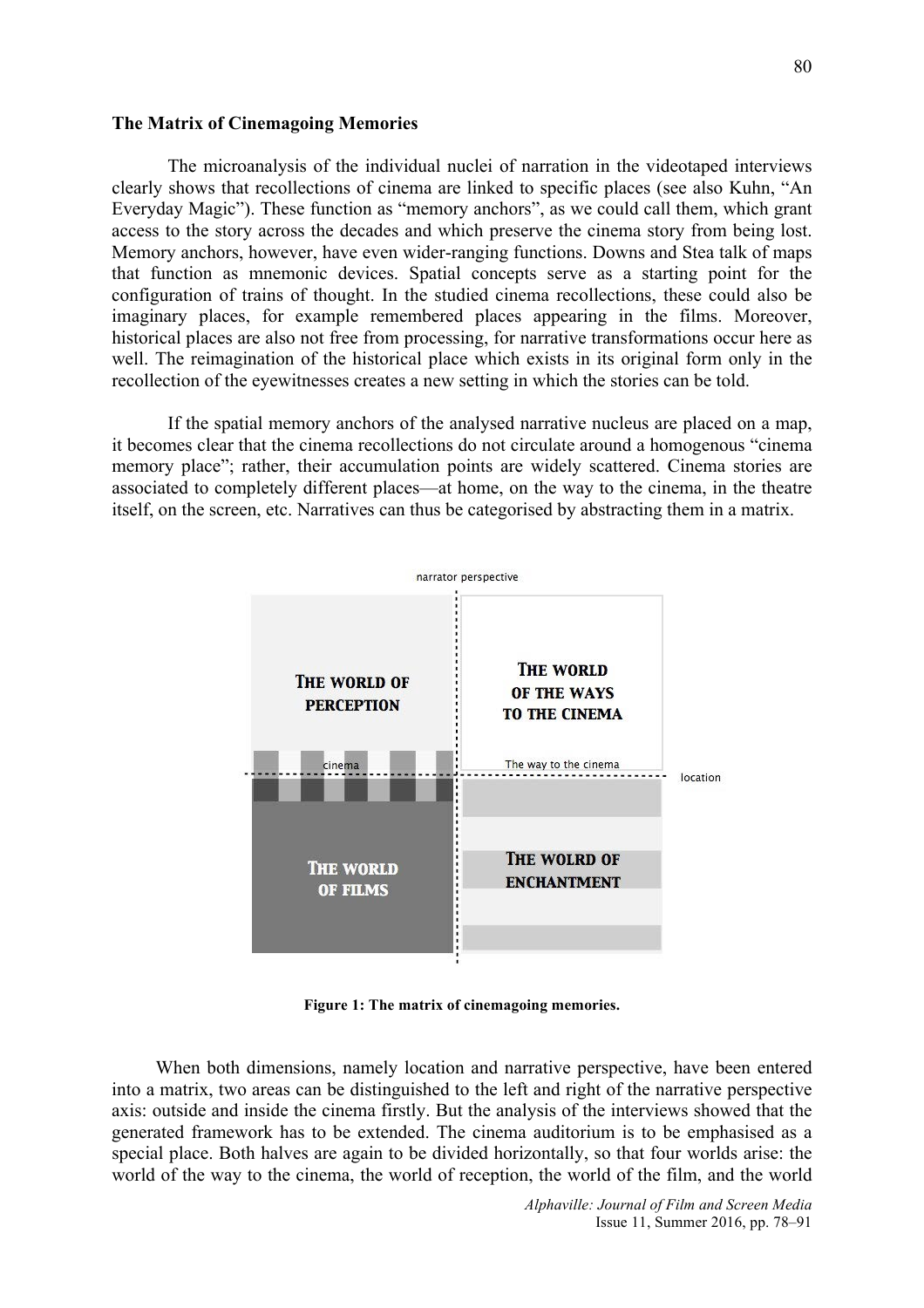of the enchantment of the everyday. The characteristics of the four worlds will be illustrated in what follows, with special focus on the relationship between the two dimensions, on typical narrative styles and on pointers to the social framework.

#### **The World of the Way to the Cinema**

The first world places the narrative perspective in relation to the stations on the way to the cinema. Narratives in this category frequently contain repetitive actions such as in Martin Schmidt's (born 1926) narrative "A Visit to the Fathers from the Catholic Church", for example:

And we went to St. Wendel and we had thirty pence; the cinema cost twenty-five pence, and back then a roll cost five pence at old man Lerner's Karl. Sunday they were […] You could get a roll back then. So we walked along, and if he hadn't got any, then we went to the padres, and they had coffee. And then there was a prayer and while they were praying we looked around. Did they have sugar cubes? What was on the table? Not a bit [*laughs*]. We were Protestant, after all. But then they just had sugar, not sugar cubes, and so we filled up our bags. (Schmidt, Kraushaar, and Schmidt)

Going to the cinema on Sunday was a routine for him, and even pilfering the sugar from the padres' table represented a recurring action. The interviewee has told the story so often that it has entered the family memory as an anecdote. This world is distinguished by multiple recurrences in the narrative style: both singular and repeated events, told once and many times over. Different repeated episodes within the narrative frequently become linked together.

The story is mostly told from a first-person-plural perspective; after all, the narrative is about the way to the cinema experienced as a group. The "I" is integrated into the generation of the young cinemagoers, and the anchor points in this world show that the stops on the way to the cinema are accorded a much greater meaning than the film that was viewed. The group interacts with the aid of dialogue to construct the plot of the story. Thus the social action of going to the cinema occupies the foreground in this world. "We wanted to be grown-up", as Hilde Schubmehl (born 1926) explains in her narrative:

I remember it clearly. I went to the cinema once with my two cousins. One of my cousins who was one year older was from Kreuznach. She was staying with my aunt who also had a daughter. She was two years older than me. So the three of us went to the cinema together. I remember we were still young.

After the film was over. What time was it? […] I'm not sure. […] At any rate. We said: "Let's go to a café!" We wanted to be grown ups. So we went to L'île café. Today it is an Asian restaurant. However the oldest cousin said: "I want to go home."

And the older cousin from Kreuznach and myself stayed in the café and had a glass to drink. What was it? Juice? Probably juice. And then we wanted to go home at about 10 pm. And as we arrived at the train station it was winter and it was pitch dark. We arrived at the train station and the train had just left. "Oh God! What should we do now?" We were too afraid to walk back home. It was pitch dark. So we had to wait at the train station. We waited until 11 o'clock then the next train came.

And my cousin who had gone home saw my parents and they asked where we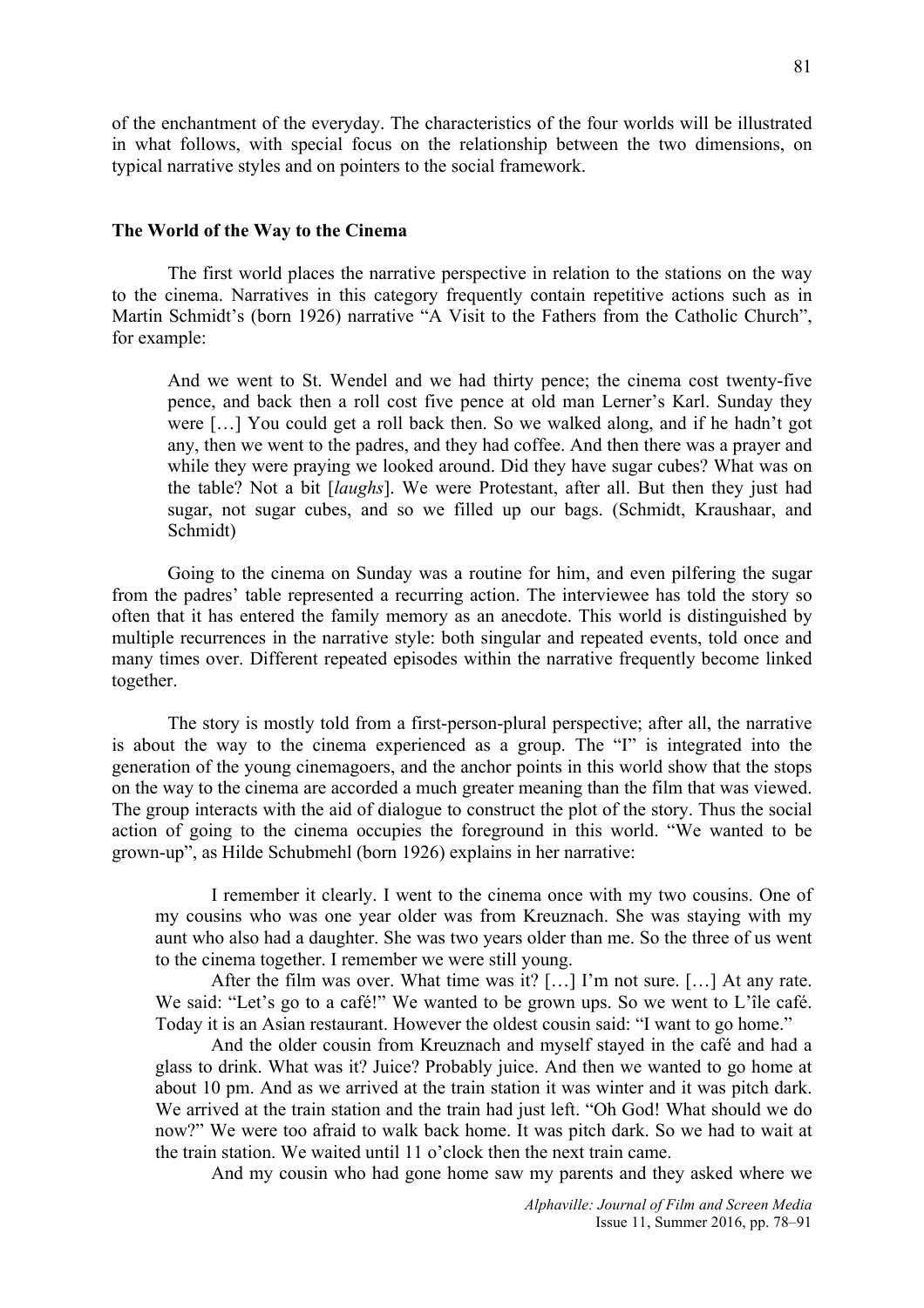were. She should have stayed with us! She was a tattletale and do you know what? When I got home, I got a beating and what a beating! My cousin from Kreuznach, she wanted to spend the night with me but she couldn't. She had to go to my aunt's house. It was so innocent. Nothing happened. We just sat at a table and had something to drink. I wanted to be grown up. And I missed the train and had to stay outside in the cold. It was totally innocent. There was no one else there besides us. And my parents were worried, of course. Anyway I got a beating like a child. That's the way it was. But I didn't die from it.

The stops on the way to and from the cinema as a local framework represented a gradual emancipation from the parents, even if for a limited time only. Stopovers such as train stations become in this respect symbols of a growing mobility and, thus, of independence for the youth of the time.

### **The World of Reception**

In the world of reception, the fictional film world and the remembered reality form a complex unit. On the one hand, there is the fascination with the screening technology. In memories of early cinema in particular, the cinema auditorium is reduced to its technical possibilities for projecting images. Walter Schmitt's (born 1915) narrative about the film *Prinzessin Turandot* (Gerhard Lamprecht, 1934) is an example of this, as his perception of the film serves as a starting point to bring projection technology in a tavern hall into his narrative.

It's this way. The first time, you know, I, like I said, as […] a thirteen/fourteen-year-old I experienced such a cinema performance in a tavern hall, you know. As far as I can remember, it was *Turandot* that was playing. […] I was taken there. […] Uh, the attraction, yes, the technology maybe did interest me a bit, how the guy worked the apparatus back there, brought everything to the front, you know, so, so wonderful on the screen. That was fascinating!, you know, because it was something new.

The film's content eluded his reception even at the time of viewing and has thus found no frame of reference in his mind. On the other hand, a mixture of film world and real world has occurred. An impressive example of this can be seen in Elfriede Haßtenteufel's narrative on *Fährmann Maria*, in which she herself appears as a ferry pilot in a dialogue with Death with the aid of physical narration:

Death appears in it. There was […] Yes. I don't know the story much anymore / but those pictures! They're burned into my mind. How come? Why, oh why? I don't know. Anyway, then the voice called "Maria! Or […] Ferryman, come over!" The lady's name was Maria in the film, I still remember that! And then she came there and there stands this figure! […] All skin and bone. […] Death [*gestures*] in a black robe, black hood, you know? And then […] [*shakes her head*]. And she got scared, you know? What's that supposed to be? I myself don't know anymore why or how come, but / I can still remember that well. I probably was a bit scared, too, that's why I remember [*assents, saying "hmm"*]. Could be, you know?

The recounting of the effect that the film had on her triggered fearful emotions even at the time of the interview, as seen especially in her gestures and facial expressions. She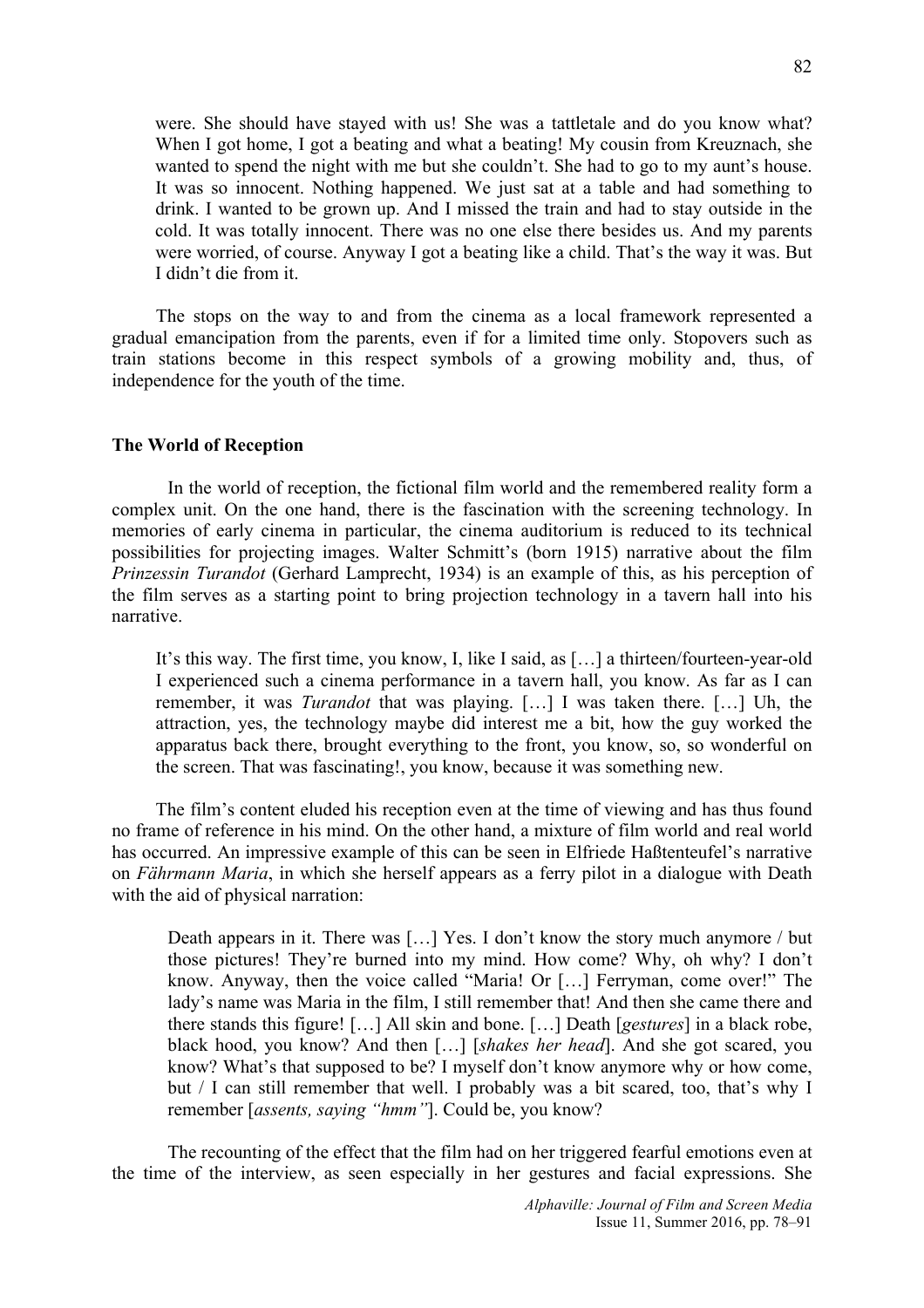reconstructed the key scene by drawing an imaginary rope and envisioning a frightening figure on the other bank. It is precisely these strong, emotion-laden recollections that are normally narrated from a first-person perspective. In this case, the collective recedes into the background, and the individual, singular experience comes to the forefront of the narrator's memory.

With reference to Michel Foucault, Annette Kuhn speaks of a "different place" arising from the joining together of the two worlds, cinema world and everyday world:

The temporality of cinema in the world conjoins the temporality of *the world in the cinema;* and at the point where the two meet, cinema becomes, in Foucault's sense of the term, a *heterotopia:* "a sort of place that lies outside all places and yet is actually localizable". ("Heterotopia" 109; emphasis original)

The place thus created is perceived as separate from the viewer's own world but also as belonging to it. This paradox generates a hybrid world arising from the time of the viewing (see also Schmidt). In retrospective, interferences offer great scope to supplement the manifest contents, through visualisations and transformations. The recounting of film recollections exhibits frequent fictionalisations in which the remembered image, mostly in the form of a single shot or brief sequence, is supplemented by the narrator's own fictional elements. Again, a good example is Elfriede Haßtenteufel's narrative about *Fährmann Maria*, in which the narrator inserts the cry "Ferryman, come over!" into the film plot, even when this was not to be heard in the film.

As individual as this recollection may be, one can nevertheless assume that many cinemagoers had similarly fearful experiences in their youth. Kuhn comes to comparable results in her study and emphasises that, in early encounters with the medium, the shift between the cinema in the world and the world in cinema was difficult to cope with ("What to Do with Cinema Memory?" 87). As Jan Assmann emphasises, "[i]ndividual in a strict sense are only the perceptions, not the recollections." (37) Consequently, the recollections themselves still have a reference point in the social framework, but from an individual perspective. Implicitly woven into these cinema recollections is the desire of that generation to enter a world that was entirely different from their own world.

The world of reception possesses, especially through the above-described, complex relationship, the function of a point of transit in which recollections from the cinema auditorium and from the film world not only exist in parallel, but also combine in a hybrid form, becoming a new world. When the transition has been completed, the viewer spends a limited time as a "guest" in the world of the film, which will be described in more detail in the following section.

### **The World of the Film**

In this world, the viewed film stands in the foreground of the recollection. This can be seen in the specific narrative style of the beginning of the account, which generally comprises the film title and a brief description of the film's content. Franz-Josef Denis's (born 1927) recounting of *Der Abtrünnige* (Heinrich Valentin, 1921) offers a good example of the world of films: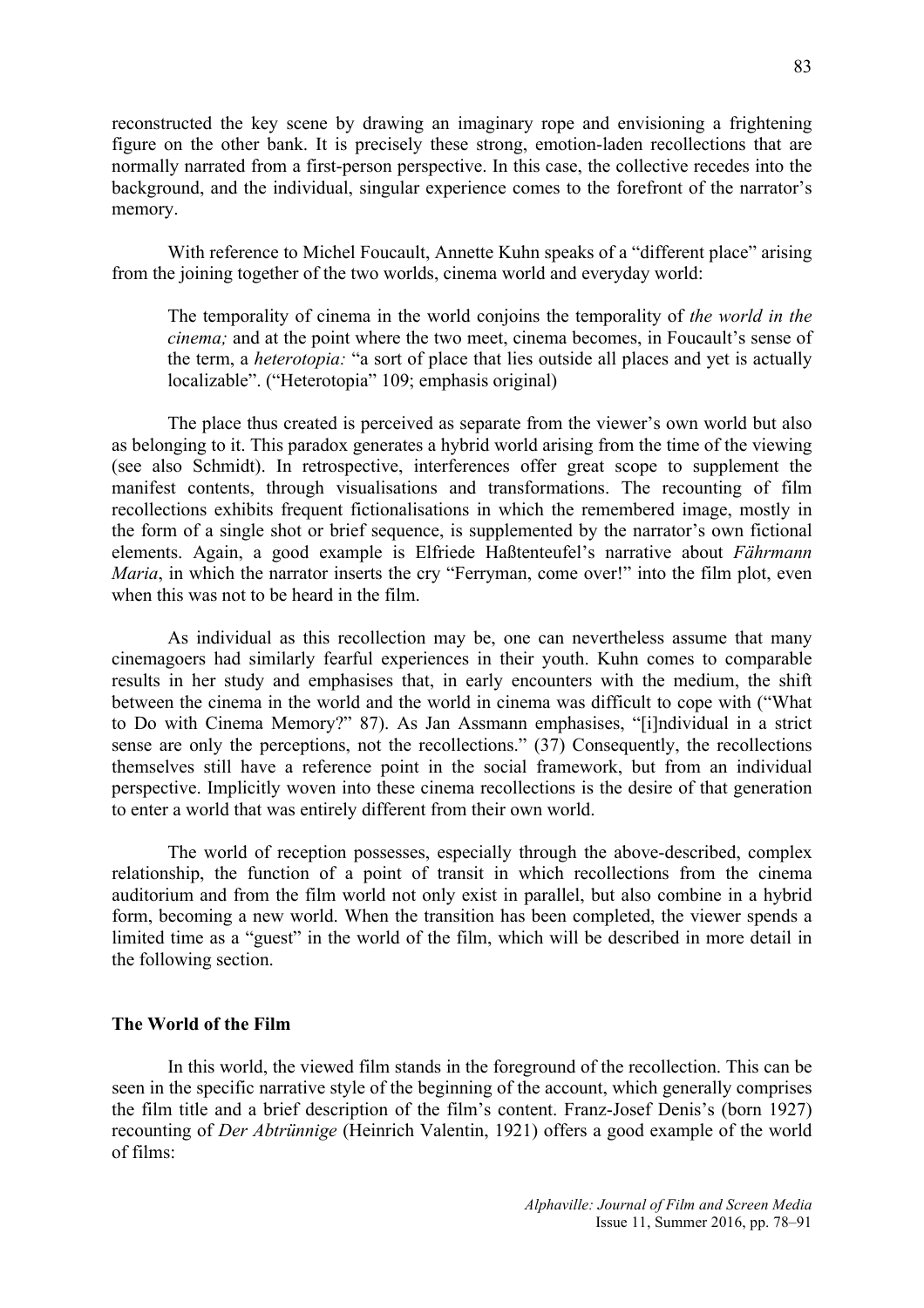Interviewer: Can you remember any films nevertheless? I think, I remember there was a film about Good Friday.

F.J. Denis [*overlapping*]: Yes! I recall that. That was really something. There was a film, it was called *Der Abtrünnige*, […] It was a story about a clergyman, a Catholic priest who had given up his calling and, don't know why, for some reason, didn't want to have anything to do with it anymore. And then it all started, what he did and how he got himself out of tight spots [*gesture of squirming with his hands*] How he then taught at a university and how he met with students and how […] also theology students, that is, from the seminary, […] sat together one day, I can remember this [!] one scene [*smiles*] and […] That was a film because of the content and the subject that my parents then allowed me to see. That / it was being shown on Good Friday, of all times. That's why it's so in my recollection / because it was really [...] let's just say an exceptional situation. Well, it was, I don't know, if you're interested in the film plot [*assenting 'hmm'*] maybe it's still in a dusty archive. I can still recall a scene that was very moving. This bailed-out priest consecrated a whole bottle of wine in a champagne bucket, like it was in church, like in the consecration [*turning his hands*] and he wanted to pass it around in the group and, […] I don't know, who / You'll know about it […] the teaching of the Catholic Church [*emphasizing with hand gestures*] with the consecrated wine that represents the blood of Christ [*emphasizing with hand gestures*], and then one of these young theology students looked at that as a sacrilege and didn't want the others to joke about it somehow. Took the whole bucket and drank it down in one go. Well, that was [*laughs*] quite astounding and a [...] a moving scene [*laughs*], I can still remember because it was so unusual [*hand gestures*].

The social act of going to the cinema does not occupy the foreground in Denis's narrative, as allusions to companions or other traces of a collective experience cannot be detected. This is especially true of the embedded narrative. In contrast to the world of reception, the first-person narration moves almost completely to the background here, in as much as the narration is given from the perspective of the film hero, in the third person, and the narrator assumes the role of an observer. Thus, the narrative perspective represents an important, characterising feature of this world. Through the descriptive style of narration, visual metaphors can be found at the level of transit to the world of film rather than within the world itself.

In the world of film, props become a key element of narration and help to fix the storyline in the subject's memory. In the example of Franz-Josef Denis, it is the detail shot of the bucket that marks the high point of the narrative, because its contents were drunk in one go. Frequently, plots are recounted of films that the subject saw again years later on television, thus preserving their memory. Recollections of a film become superimposed through repeated viewings, so that the recollection itself becomes cumulative. In this case, we may speak of a one-time narrative about a repeatedly viewed film whose memory is preserved. The following example, from my interview with Irma Klein (born 1919), is a case in point:

And then there's Ben Hur, he was a Christian, you know? He fell in love then with / with a non-Christian [...] woman, you know. And then he, he then went over to Christianity and how the Emperor, Tiberias [*sic*] was the Emperor, back then, you know, Emperor Tiberias, have I remembered that rightly? No? [*laughs*] Yes. You know he did make that march into Rome, he did. And that Ben Hur, he was up on the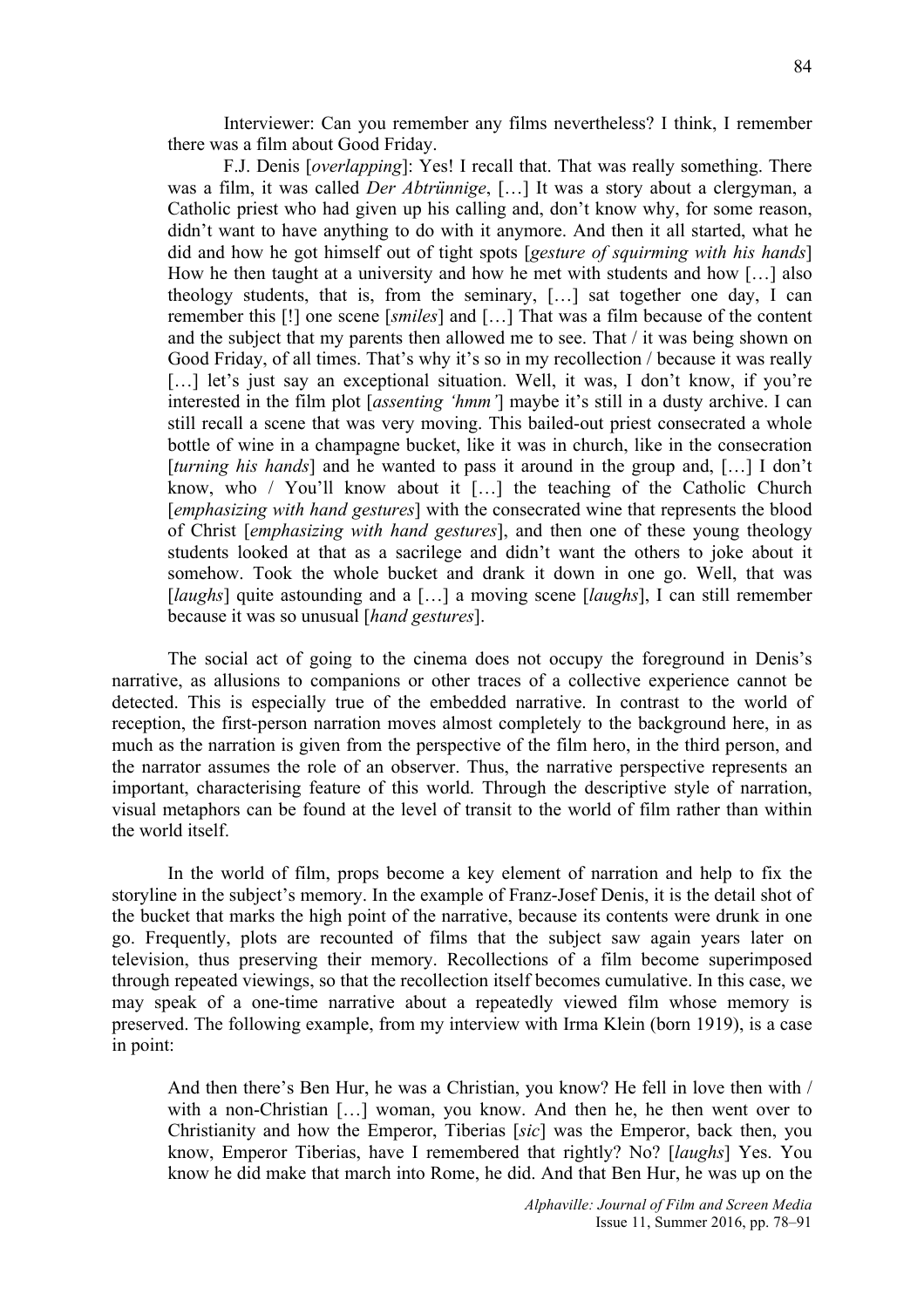/ on that building, you know, he looked down on the march, and a roof / a tile fell down, you know. And injured somebody. And then he was taken prisoner.

The film *Ben-Hur: A Tale of the Christ* (Fred Niblo, 1925) has been remade several times and is still shown regularly on television. Recollections of these remakes and repeated viewings overlap like templates in the mind, and a distinct memory of the film *Ben-Hur* adapted through the subject's viewing behaviour comes into being.

# **The World of Enchantment**

As opposed to the world of the way to the cinema, the world of enchantment is characterised by hybrid structures for its mix with the everyday world. These arise, however, in a different way from those in the world of reception. In the world of enchantment, the narrator brings remnants of the world of film into a cinema story that occurs in the everyday. Thus, the transition is exactly reversed, that is, it happens from outside the world of film, and somewhat more subtly. The mosaics of the world of film continue to live as ideas in the minds of the viewers, who adapt these ideas to their life worlds. A good example of this concept is provided by Helene Schubmehl (born 1929), who, as a trained seamstress, recreated the fashions of the film stars with the means at her disposal. She brought the radiance of the stars of the world of film into her own world, adapting it according to her possibilities. An additional example of a narrative detail is the use of Nivea cream, through which Marianne Müller (born 1937) felt like a made-up film star and somewhat more grownup:

And a bit of Nivea cream smeared onto my face. When you had that, you had a bit of luxury. And then / I hadn't got any. I always went to Hildegard to borrow some. I went to Hildegard with just my bare hands after washing. She always had some. Then I said: "Can I get a bit of Nivea cream?" And then she said: "Yeah." And I always put it on my hands and on my face / [*gesture of smearing cream*]. Everywhere. And then I was really posh. You had / You even smelled a little bit good. There wasn't anything else as perfume. […] And then we'd meet one another and admired the others, what they had on and / You almost knew already because you didn't own many Sunday dresses. Everybody had the same Sunday dress on until they didn't fit anymore. And then you got other things, you know. And they had often already been worn by others. Yeah, and then you beamed with joy and were proud, nicely scented [!], and went to the cinema.

The above excerpt clearly demonstrates how such adaptations of the world of film become the symbol of adolescence. Similarly, acoustic film remnants remain over decades in the memories of the aural witnesses. They play recordings of their favourite songs from films or imitate the dances of the revue stars. In this way, adaptation occurs even on the physical level, in the form of physical narrative. As Kuhn has written: "This exploration thus demonstrates how the production and operation of cinema memory private and public, personal and collective, worlds shade into one another, interweave and work together in a range of different ways" ("What to Do" 96). Kuhn examined this enchantment of the everyday in her study, and took it even further when she spoke of "implants" (91). Film images and sequences are transferred into the viewers' own biography and are thus perceived as their own experiences (Welzer 185). These appropriations do not occur to such a great degree in the narratives of the St. Wendel eyewitnesses. Adaptations remain indeed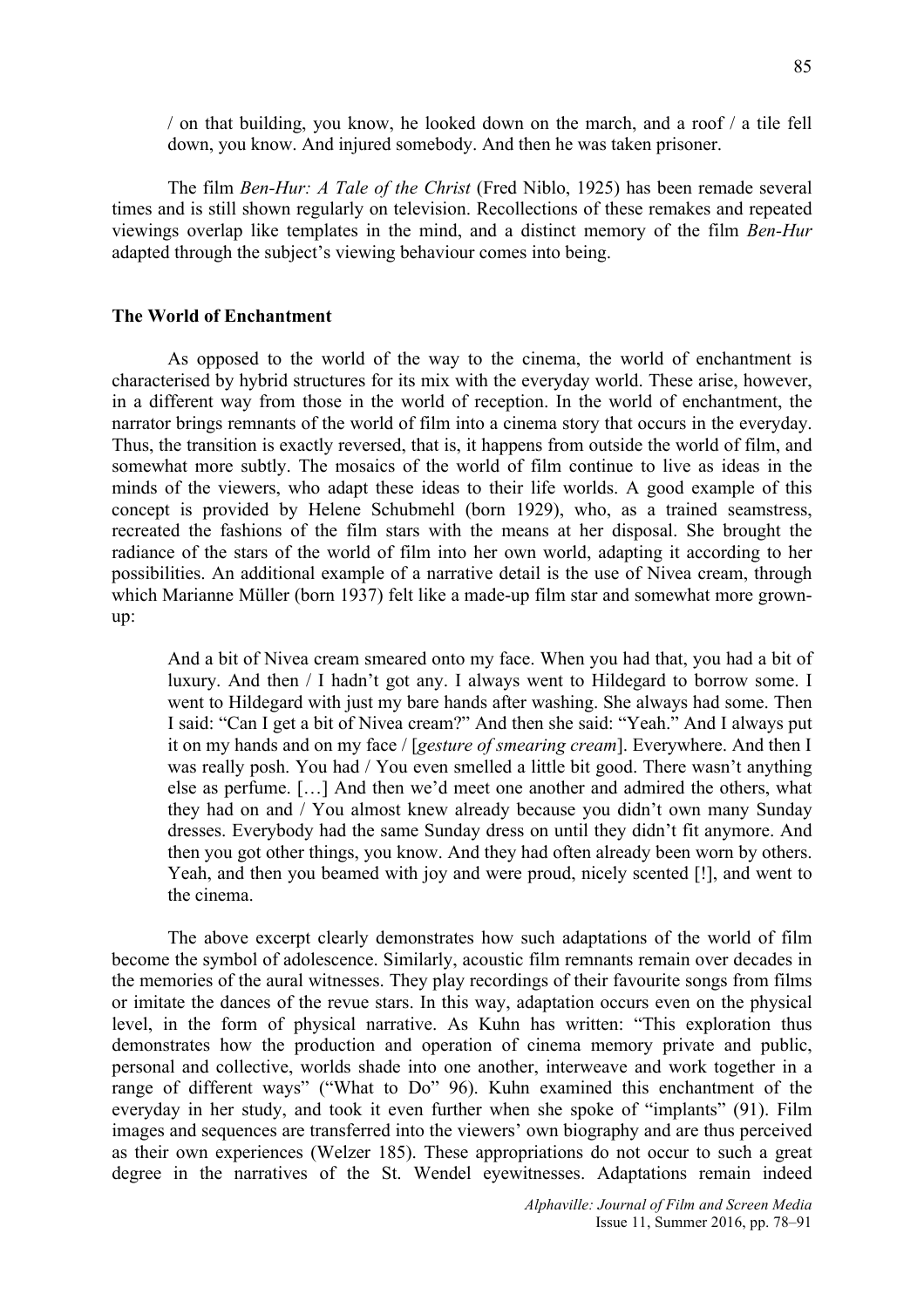fragmentary. Stories in this world are difficult to classify, as the narrative structure exists only in shortened or fragmentary form. In this case, elements of adaptation from the world of film are represented by indicators such as a melody line that the narrator still remembers today: "I play the old recordings. Those old operetta melodies, let's say. Also 'The Land of Smiles' was also such an operetta melody back then" (Klein). The world of enchantment can be localised on the way home from the cinema and, above all, in the narrator's everyday. Thus, in this world the narrator has placed the greater geographical as well as temporal distance between himself/herself and the cinema theatre.



**Figure 2: The matrix filled with cinemagoing memories.**

The testimonies evaluated above can now be entered into the matrix of cinema recollections, so that accumulation points of cinema memories become visible. The examples presented in this article have been classified in the above image. The hybrid spaces as a mix of both worlds—remembered everyday world and fictional film world—have been shaded in the relevant places, although it must be emphasised that the lines between the worlds are fluid. Furthermore, by means of a configuration of the points, features of the narrative accounts can be tagged by marking singular and recurring events with circle and cross symbols, respectively. A number of intersections can be highlighted, especially in the cinemagoing experience, and can be linked to one another with a line. Temporal aspects can thus be integrated into the matrix, for example by means of several worlds "passing" chronologically through a larger narrative unit.

If we elaborate an ideal-type passage through a narrated cinema memory, we can represent the chronological succession of the worlds from one to four as forming a circle: (1)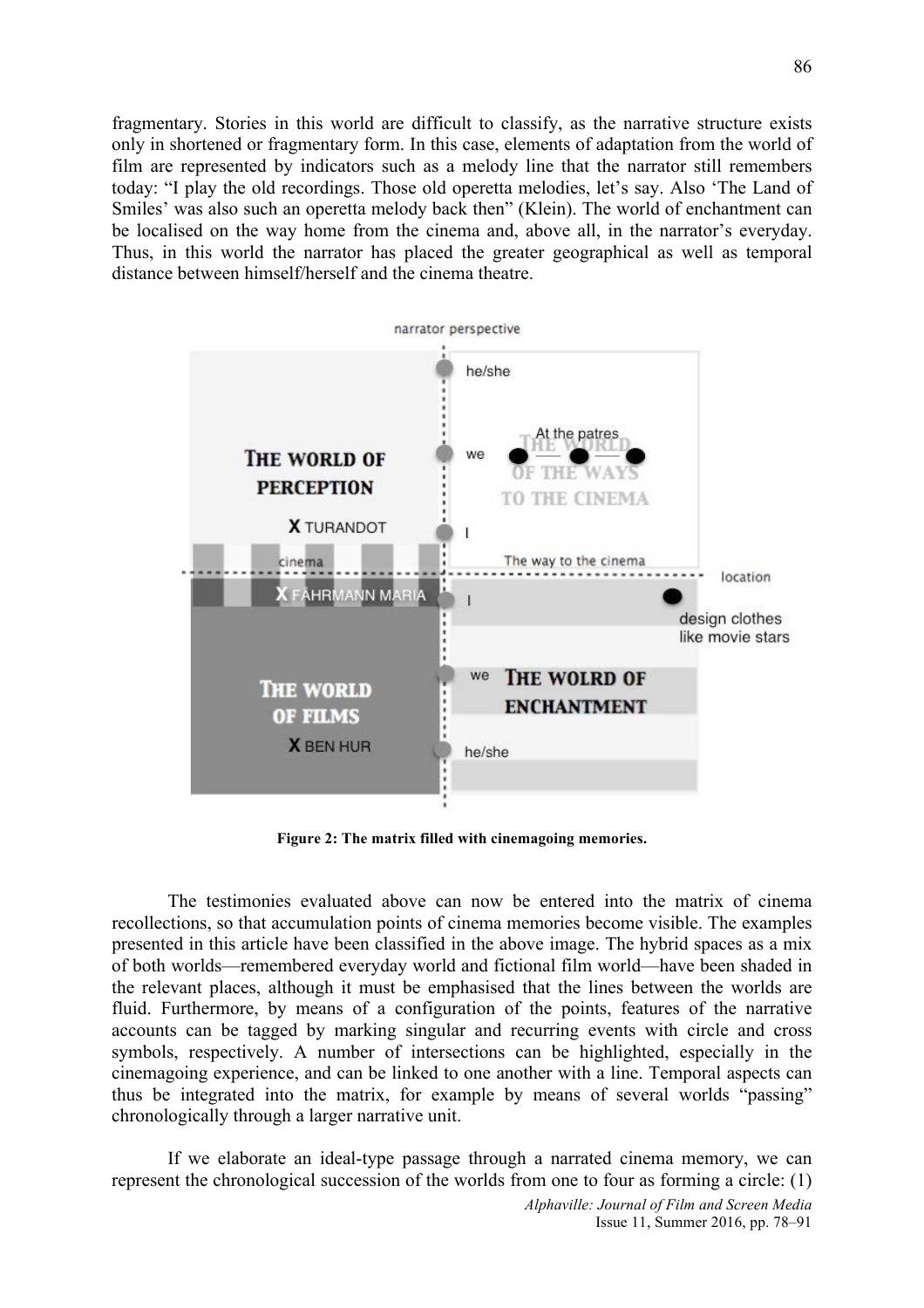the players in the story make their way to the cinema, (2) they enter the cinema auditorium and the reception begins, (3) they enter into the world of the film, and (4) they are "enchanted" on the way home.



**Figure 3: An ideal-type passage through a narration about cinema memory.**

### **The Narratology of Cinemagoing**

The Central Theater today (Figure 4). Iron bars block the entry area; the faded neon sign no longer radiates light in the evening; the film posters in the displays recall long-past cinema events. There is nothing to bring to mind the long queues at the evening box office, or the palpitations during the ID checks. The photograph of the Central Theater is emblematic of a forsaken place whose repeated weekly attendance by its audience has long since become history. The audience took home with them memories of a cinema belonging to their youth; they have become part of a generational memory. These recollections testify to the flowering of the cinema in the place where those memories arose, namely, the minds of the appreciative audience.

However, the cinema worlds described in this article are ultimately to be viewed in a historical-political context. It was primarily Nazi ideology and the Second World War that influenced the formation and shaping of these cinema recollections in the geographical location and historical situation of Saarland in the present study. It becomes apparent that the autobiographical cinema memories analysed here contain traces of collective memory. Cinema testimonies frequently reveal group recollections arising from the adopted firstperson-plural perspective, in which the viewed film itself becomes a secondary issue. The interviews recorded as part of this project are now part of a cultural memory. A communicative process has given rise to recollections and these come to be mediated through filmed documentation. In their specific audiovisual-biographical form, alongside archival sources such as photographs, press reports and documents, they make a small contribution to the examination of forms of recollection on the part of cinema audiences from the 1930s to the 1950s. But further questions remain unanswered. Gender-specific recollection modes emerge as an exciting field for examination. The time window of this enquiry into cinema reminiscences is, however, on the point of closing. Research is, therefore, still necessary in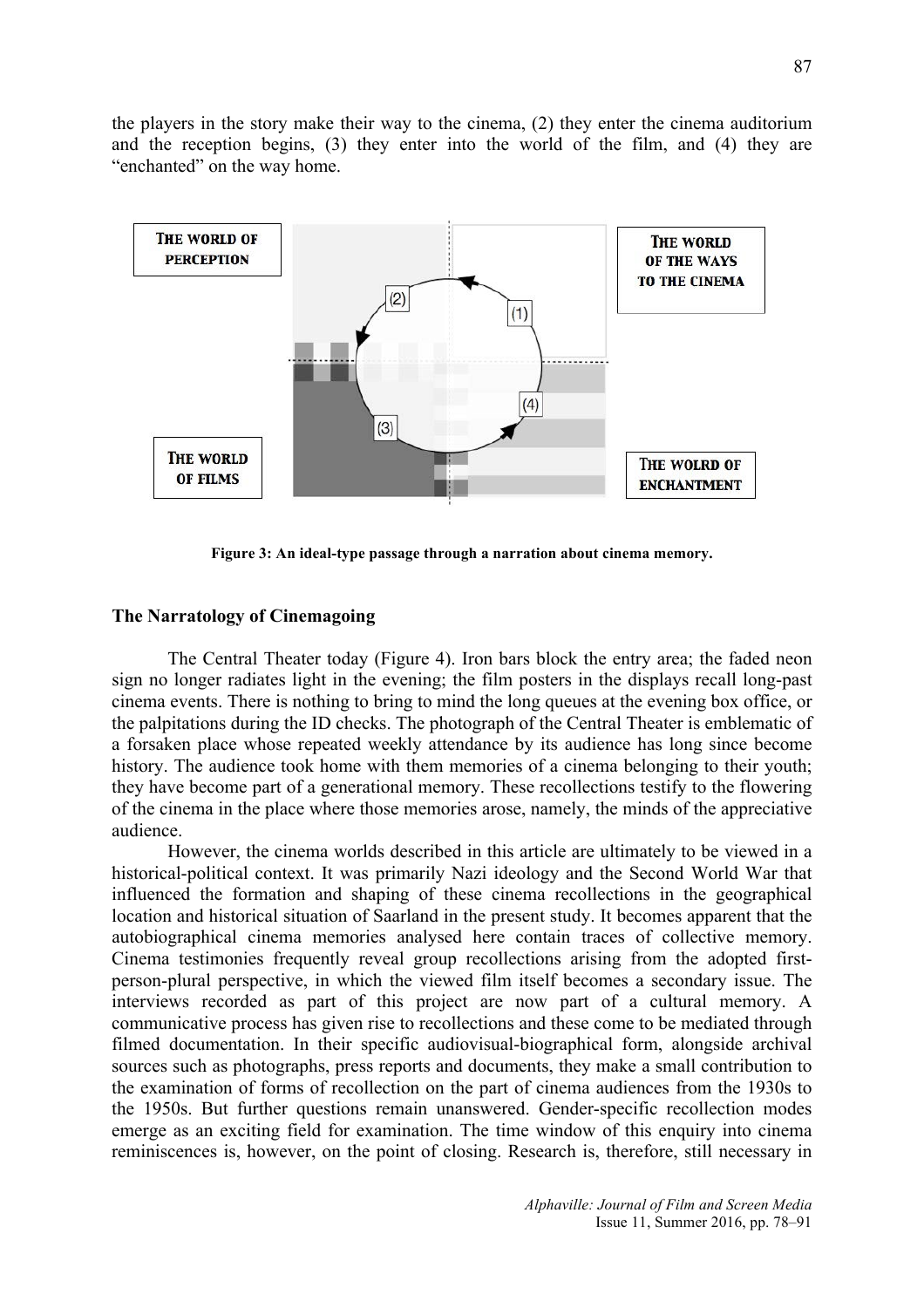order to preserve and evaluate the manifold cinema memories at the threshold of generational change.



**Figure 4: The cinema Central Theater closed its doors in 1996. Photograph by Jessica Forster, 2014.**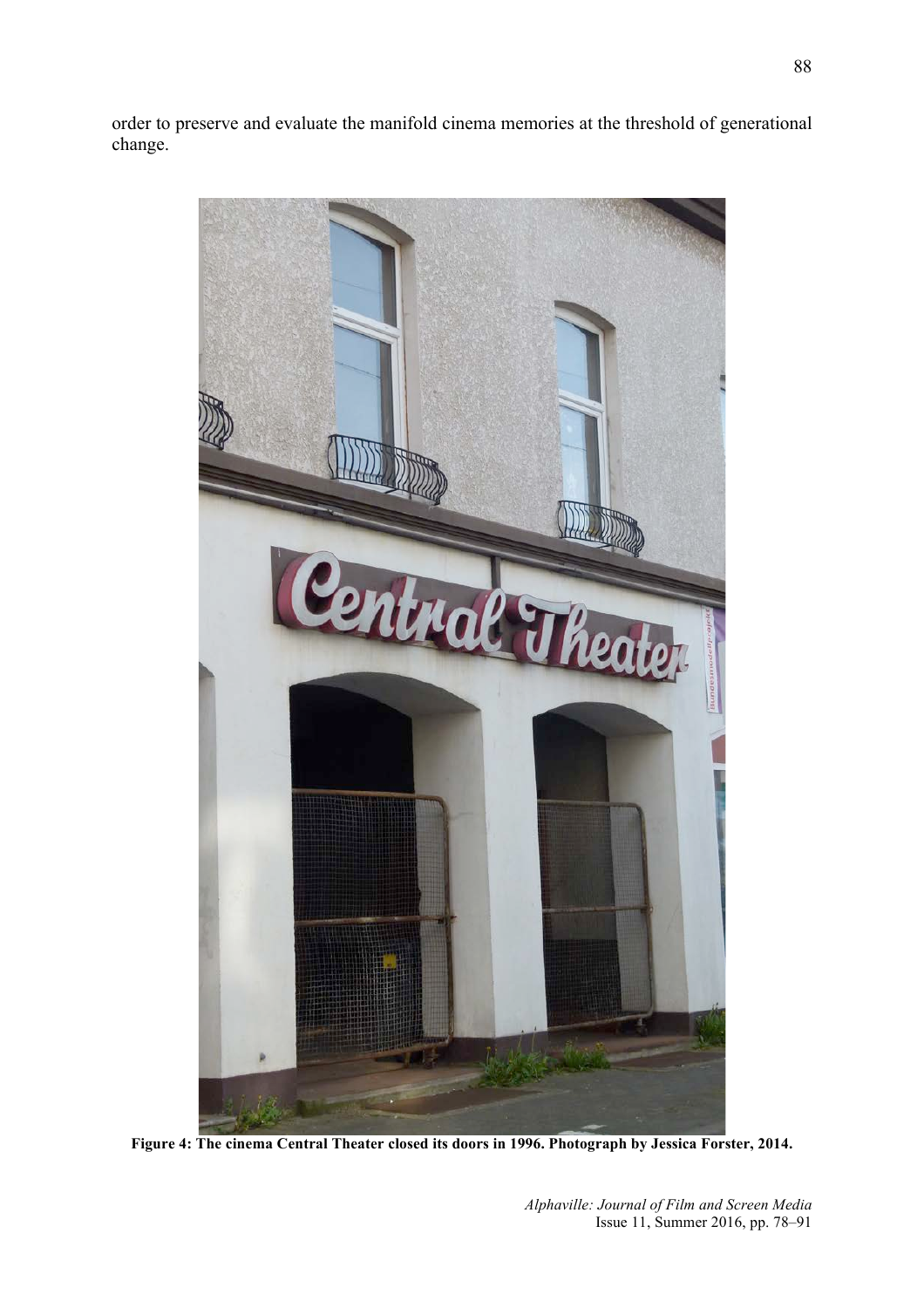## **Note**

 $<sup>1</sup>$  All interviews videotaped, transcribed and translated by the Author. In the transcriptions,</sup> the slash symbol indicates an interrupted sentence, while three suspension dots in square brackets stand for a pause in the speech.

# **Works Cited**

*Der Abtrünnige*. Dir. Heinrich Valentin. Eros-Film, 1921. Film.

Assmann, Jan. *Das kulturelle Gedächtnis.* Munich: C.H. Beck, 2013. Print.

*Ben-Hur: A Tale of the Christ*. Dir. Fred Niblo. MGM, 1925. Film.

Denis, Franz Josef. Video interview by Susanne Haake. 18 Feb. 2008. Transcript.

- Downs, Roger M., and Davis Stea*. Kognitive Karten. Die Welt in unseren Köpfen*. New York: UTB für Wissenschaft, 1982. Print.
- *Fährmann Maria*. Dir. Frank Wisbar. Pallas-Film GmbH (Berlin), 1936. Film.
- Haßtenteufel, Elfriede. Video interview by Susanne Haake. 23 Apr. 2009. Transcript.

Klein, Irma. Video interview by Susanne Haake. 30 Apr. 2009. Transcript.

- Kuhn, Annette. *An Everyday Magic: Cinema and Cultural Memory.* London: I.B. Tauris, 2002. Print.
- ---. "Heterotopia, Heterochronia: Place and Time in Cinema Memory." *Screen* 45.2 (2004): 106–14. Print.
- ---. "What to Do with Cinema Memory?" *Explorations in New Cinema History: Approaches and Case Studies*. Eds. Richard Maltby, Daniel Bilteresyst, and Philippe Meers. Oxford: Blackwell, 2011. Print.

*Maman Colibri*. Dir. Jean Dréville. Badalo, 1937. Film.

Müller, Marianne. Video interview by Susanne Haake. 24 Aug. 2007. Transcript.

*Prinzessin Turandot*. Dir. Gerhard Lamprecht. UFA, 1934. Film.

- Schmidt, Oliver. *Hybride Räume. Filmwelten im Hollywood-Kino der Jahrtausendwende*. Marburg: Schüren, 2012. Print.
- Schmidt, Waltraud, Ilse Kraushaar, and Martin Schmidt. Video interview by Susanne Haake. 22 Aug. 2007. Transcript.